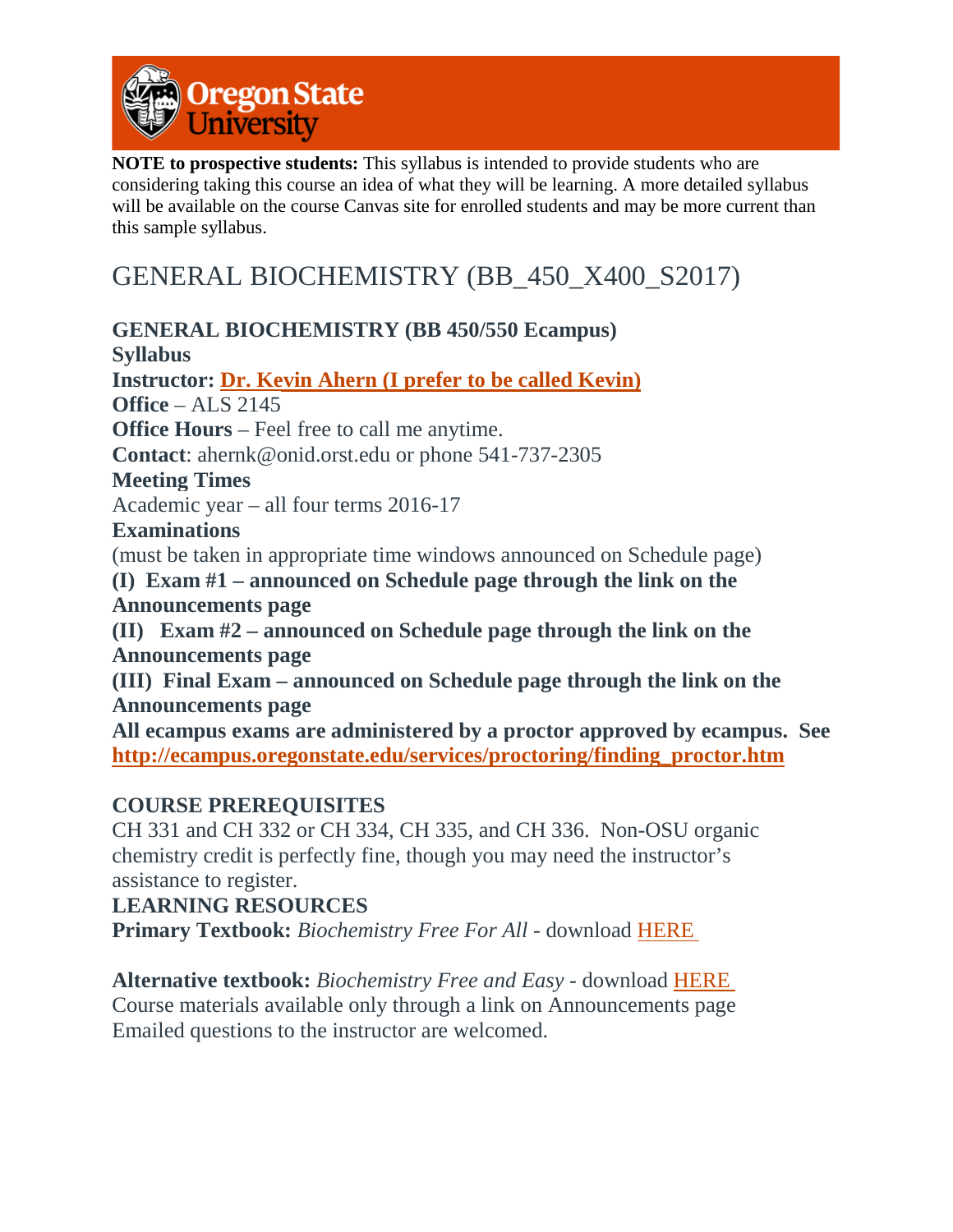#### **WEB MATERIALS**

The tentative lecture and assignment schedule is in the Announcements. Topics Covered in *Biochemistry Free For All* (pages) Introduction/Acids&Bases (6-48) Protein Structure (52-105) Hemoglobin (109-140) Protein Characterization (854-894) Enzymes (335-369) Catalytic Strategies (380-391) Regulation (370-379, 395-407) Carbohydrates (189-216) Cellular Signaling (826-850) Metabolic Strategies (410-426) Glycolysis & Gluconeogenesis (481-507) Glycogen Metabolism (507-535)

**Note to prospective students**: Please check with the OSU Bookstore for up-to-date information for the term you enroll [\(OSU](http://osubeaverstore.com/Academics) Bookstore Website or 800-595-0357). If you purchase course materials from other sources, be very careful to obtain the correct ISBN.

### **GRADING**

Course Points Distribution - Exam 1 (25%), Exam 2 (25%), Final Exam (45%), Turning in assigned problems on time (5%). There is no extra credit possible beyond the occasional questions asked on exams and therefore I do not (and in fact cannot) take improvement during the term into consideration in assigning grades. No fixed grading scale will be used to assign letter grades and no fixed numbers of letter grades are set. Since there is no fixed grading scale (90/80/70/60, for example) grades are therefore "curved," since this is the definition of what "curved" means. If you ask if grades in the course are curved, you will lose points. If you ask for how to earn extra credit, you will lose points. Grades will be assigned on groupings as determined by the instructor at the conclusion of the course. In courses graded on a 90-80-70-60 basis, it is possible to calculate how many points you need to make on the final to make a desired grade. It is not possible to do this for courses like this one where grades fluctuate as the average on the exam fluctuates. You are in MUCH better shape being graded the way I grade than you are in a 90-80-70-60 system. It is your responsibility to check the online grade distribution prior to asking any question about grades. Failure to do so will result in a loss of points. Undergraduates will be evaluated and graded separately from graduate students.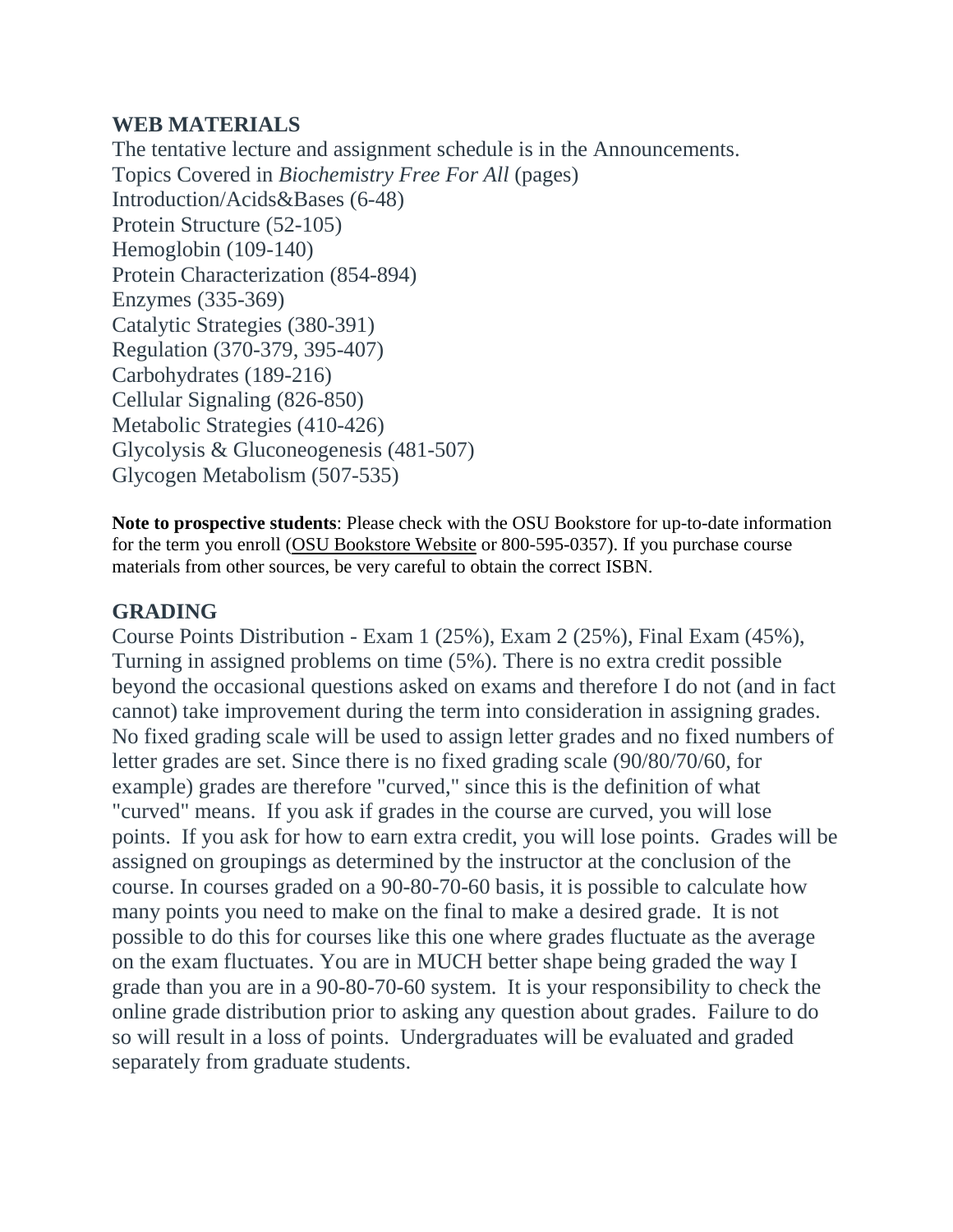#### **COURSE POLICIES**

I love teaching this course and enjoy discussion and meetings with you. I know that the subject of biochemistry strikes terror in the hearts of many, so I see my role partly as helping you to overcome that fear in order to do well. I will do everything I can to help you learn more of this exciting subject and help you overcome your fears of it. Some of the most rewarding experiences I have had in teaching this class are helping students in this very way. I expect you to be involved and responsible for your own education, as much as possible. Students who ask questions that are answered in the syllabus are not being responsible**.** The aim of this statement is not to discourage students from discussing their standing in the class, but rather to have students participate more fully in their own education. I will gladly discuss any student's grade as it stands at any time in the course, but students need to use resources available to them to their fullest. Similarly, students need to consult exam keys and relevant videos and transparencies before asking questions or requesting consideration for regrades.

Students taking examinations are not allowed to use a calculator, books, or notes of any kind. Other than a pencil/pen and the computer they are taking it on, no other materials are allowed for student use on exams. The sole exception to this is that on the final exam ONLY, students are allowed to bring with them and use one note card with information on it handwritten by the student. The notecard must be no larger than 5x8 inches and printers may not be used to make it. All items on the card MUST be handwritten or hand-drawn and you do not have to get the card from me.

#### **EXAM PROCTORING**

Proctoring of exams for this class is REQUIRED. Phone 800-667-1465 or 541- 737-9204 for additional information. The proctor gives exams to you under the conditions I set. Please be aware that you need to have this set up well in advance of the exam and the proctor MUST be approved by ecampus. The exam MUST be taken in the time window described on the Schedule page. There are no exceptions to this window due to incorrect scheduling or student oversight. Please note also that I have no knowledge of how to get a proctor or how to get one approved. Ecampus has all of the answers to that. The only way I can get involved about proctoring is if there is some problem with the ecampus. You are responsible for having ALL proctor issues settled well in advance of taking exams.

VERY IMPORTANT - Canvas operates differently from Blackbaord in how it manages exams. It will NOT warn you that you are running out of time on an exam. It is therefore essential that you monitor your time yourself, as you will be penalized one point for every minute you go over your allotted time. For mid-term exams, this is 50 minutes and for the final exam, this is 110 minutes. Please note if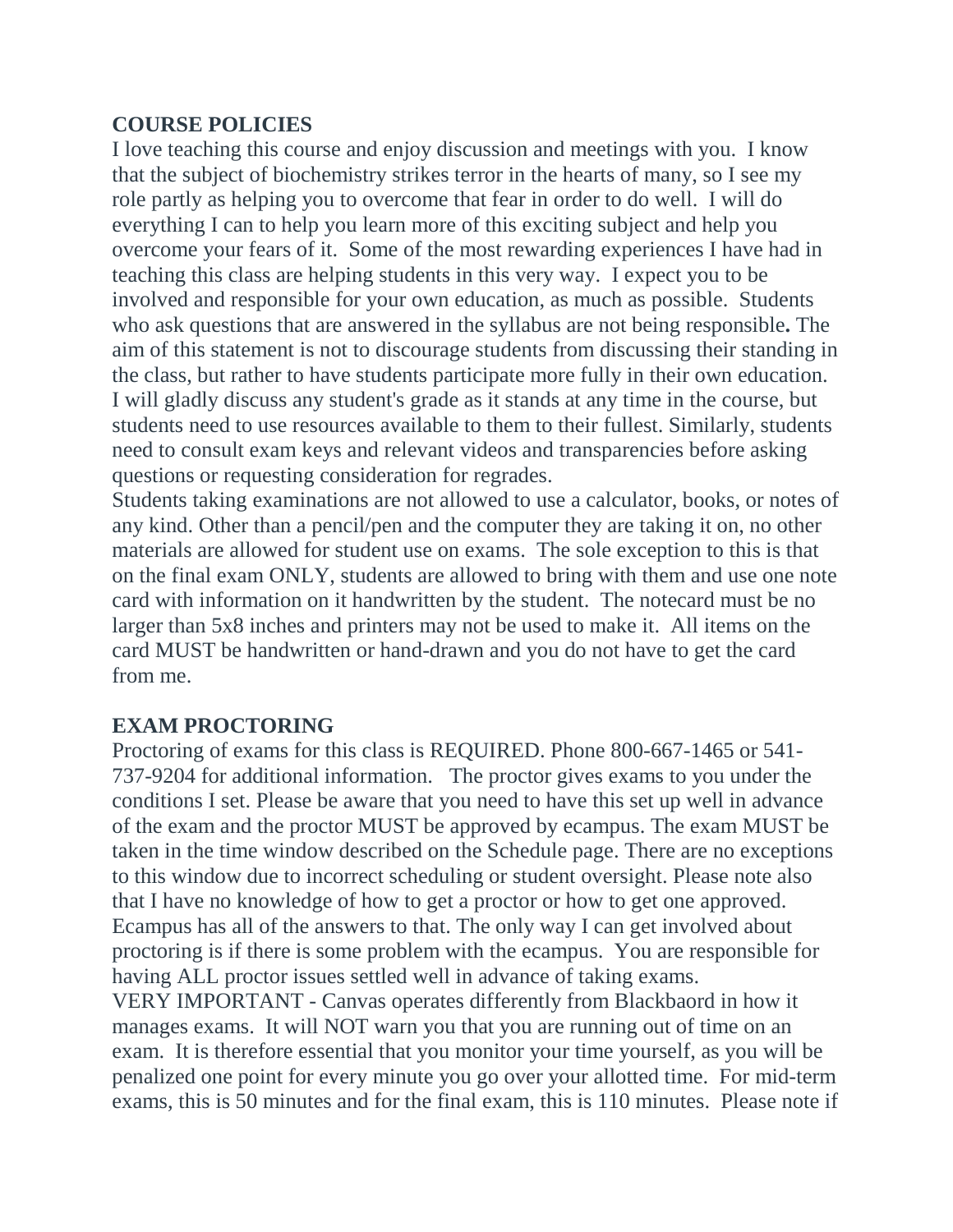you have permission from DAS to have extra time allotted for your exam that this may not show up in Canvas, but will be allowed for AFTER the exam is done (by me). Everyone should note that if issues arise during the taking of an exam, ecampus MUST be notified before your time for taking an exam is over. No adjustments can be made after your time for taking an exam is over. For everyone using Proctor U, please note - 90% of the problems with Proctor U arise from disconnections due to using WiFi. If you are taking your exam from home, use a wired connection. Proctor U or ecampus can tell you how to do this from your router.

## **EXAM POLICIES**

Preparing makeup exams requires a significant effort. There will be three exams given in this course (including the final). The final will be comprehensive. Exams will be taken under the guidance of a proctor approved by OSU's ecampus. There are options for proctoing all over the world and Proctor U is a common one. Reading and studying the assigned material before the lecture date is essential for success.

Excused absences will not be given for missing exams due to airline reservations, routine illness (colds, flu, stomach aches), or other common ailments. Excused absences will almost never be given after the absence has occurred. Students therefore must notify the instructor if they encounter difficulties BEFORE the exam occurs. If I decide your reason for missing an exam is valid, I might allow you to take a makeup exam. The following situations are NOT grounds for missing an exam:

- You misread the date of the exam on the syllabus.
- You went to the wrong room.

It is the responsibility of each student to check that their exam has been properly graded. If errors are made, or if the student feels that more points should have been awarded for a particular question, students must write a CLEAR explanation stating their case. Requests for regrading must be made in writing within 3 school days after the examination is made available to the class. Failure to follow these instructions will result in automatic denial of the request. Frivolous requests involving "fishing for points" (for example – asking me to regrade simply to award you more points without a valid reason) will result in loss of points. One of the most common problems students have with deadlines for exams/problems arise from waiting to the last possible hour to take the exam within the exam window and then having a problem, such as a flat tire, catching a cold, or having a technical problem. I am generally not sympathetic to last minute problems. The best way to avoid such problems is to schedule exams earlier in the time window so that if something unexpected happens, you have plenty of time to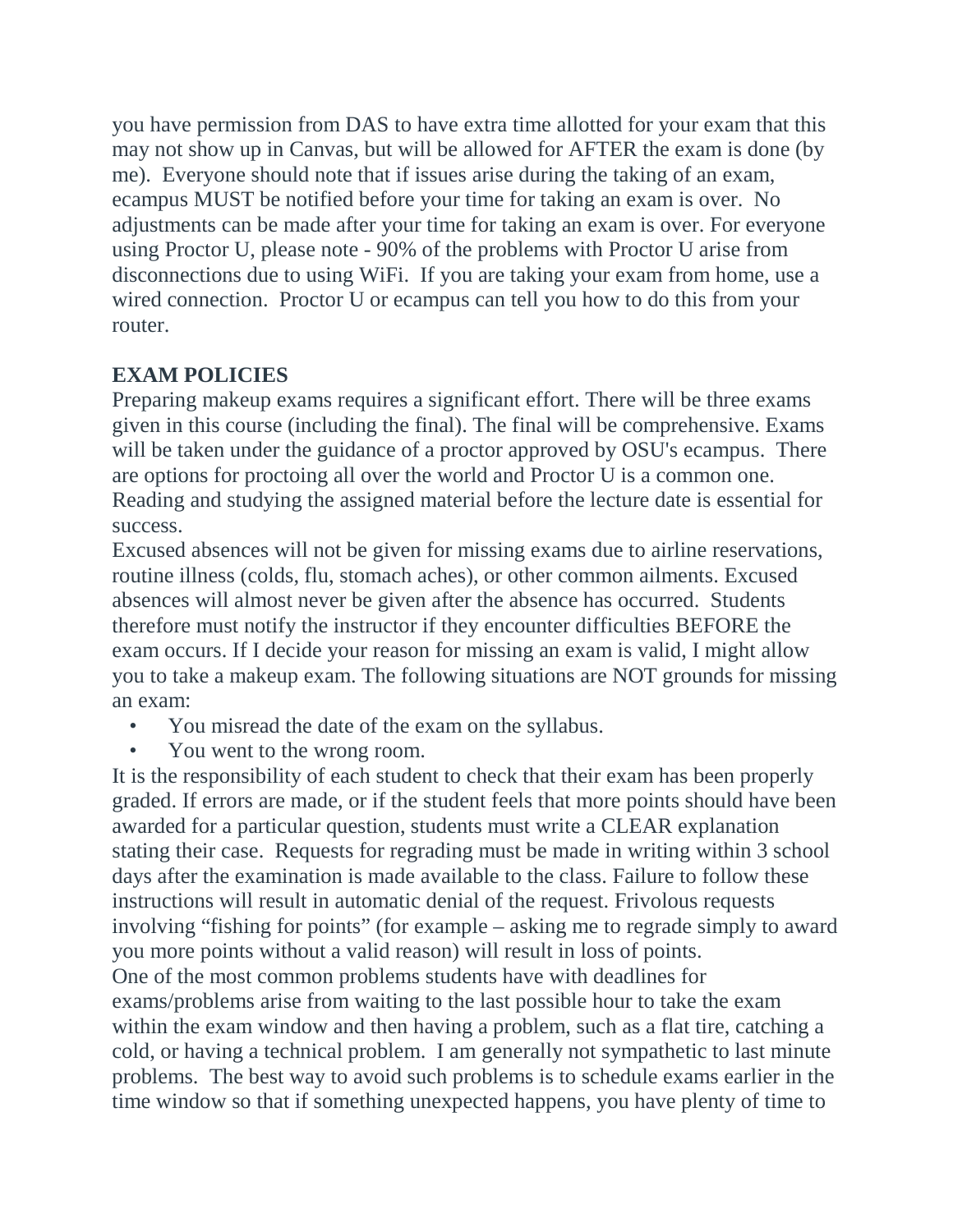request a fix. Further, telling me about a problem AFTER the window closes means I will be unable to do anything about it.

#### **OLD EXAMS**

I get a lot of requests for practice or old exams. In my experience, students use these exams for all the wrong reasons and in all the wrong ways. A practice/old exam is useful for illustrating the format of an exam and for that purpose only. In the lecture version of this course, the exam format is a little unusual, so I provide a practice exam to show the format. You can hear me saying that in the videos. The problems students run into with practice exams is that they use them as study tools. This is a very bad mistake because it leads students to study narrowly and study patterns of information instead of the content of the material itself. Questions change, but the content does not. Thus, when exam wording changes from one exam to another and students have been learning patterns, they answer according to the pattern they learned on an old exam, not according to the information they are being asked about. Usually, when they answer according to patterns, they find they are wrong. It is one of the most common reasons students feel like professors are trying to "trick" them. While I won't say some professors don't have a bit of that in mind, I can say definitively that I do not. As noted on the class Schedule page, the format of exams in this ecampus course is multiple choice. This is a simple format and there is no need to illustrate it with a practice exam. Consequently, I do not provide practice exams and by doing this, I (hope) I am doing you a favor by getting you to focus on the actual information and not on the pattern of information. I hope this is helpful to you and I wish you the best on your exams.

#### **LETTERS OF REFERENCE**

I am frequently asked to write letters of reference for students from the class. Since I must know a student personally to write a letter of reference, it is almost never possible for me to do this in the ecampus, unless I know you through some other means.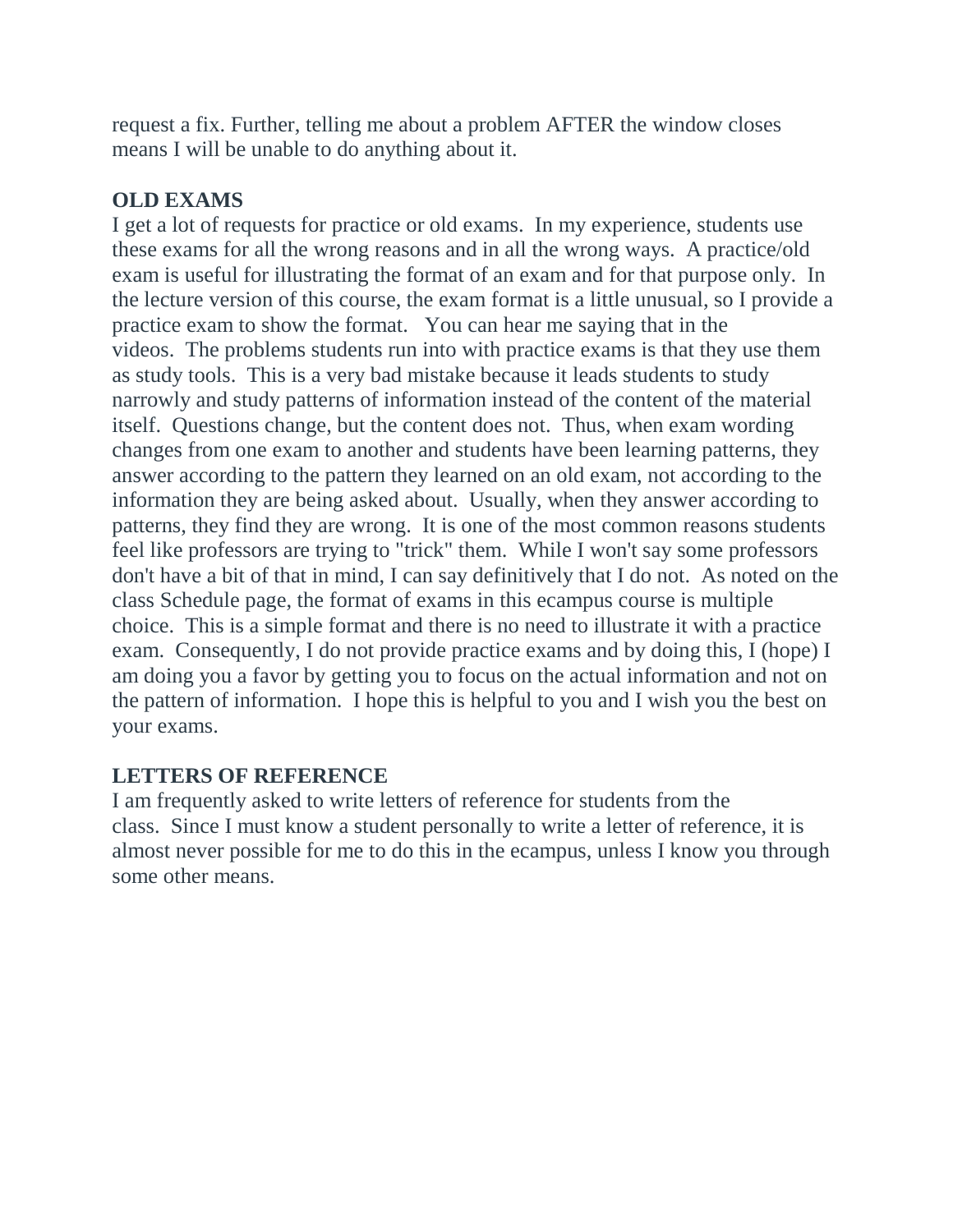#### **REGISTRATION DEADLINES**

I expect students will meet all deadlines as appropriate for withdrawing from the class, should that be necessary. I do not routinely approve petitions to make changes after deadlines have passed, except in extraordinary circumstances. The deadline for dropping classes (no grade) during the academic year (fall, winter, spring terms) is the second week of class. The deadline for withdrawing from a class (grade of W) is the seventh week during the academic year. If you do not withdraw by Friday of the seventh week of the term, you will receive a grade in the course. Summer deadlines are different and students are responsible for confirming such deadlines with the OSU Registrar.

## **POLICY ON INCOMPLETES**

A grade of I is appropriate when 1) a course requirement has not been completed due to circumstances beyond the control of the student and 2) at least half of the work for the course has been completed at a level of C- or better. For medical problems that prohibited the student from fulfilling a requirement of the course, a note from a doctor is required. The request may be supplied without the note, and the request (if acceptable) will typically be granted, conditional on the note being provided later. For other circumstances, supporting evidence, such as a note from an advisor, will be helpful to the petitioner's case.

The following is a list of reasons that are **not** acceptable:

- The course proved to be more time-consuming or difficult than expected.
- Work in other courses ended up taking too much time.
- Work or travel associated with a job ended up interfering with course work.
- Time conflicts prohibited contact with the instructor or TAs during office hours,
- The student misunderstood the requirements or grading schemes of the course.
- The student wishes to avoid a low grade.
- The student wishes to retake the course at a later date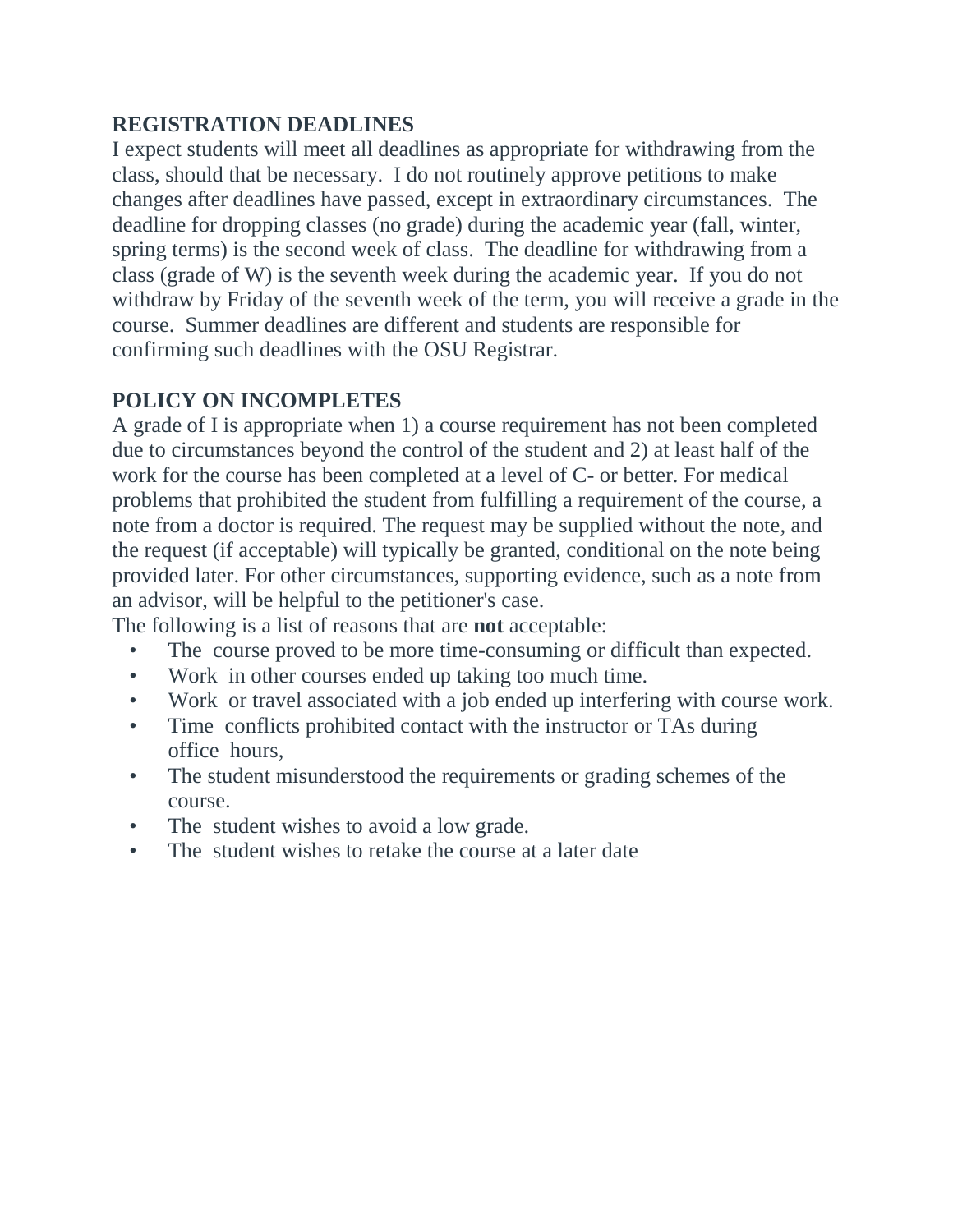## **LEARNER OUTCOMES**

The intention of the course is for students to:

- Acquire the technical language used to communicate biochemistry information and use that language to describe proteins, molecules, signaling pathways, catalysis, and metabolism accurately
- Recall key elements of basic biochemistry principles, including metabolic pathways, molecule names, molecular structures (as noted), enzyme/cellular control mechanisms, catalysis, and signaling pathways
- Perform analyses relevant to the material presented
- Communicate (through writing and speaking) key concepts relevant to biochemistry
- Understand and apply general concepts of biochemistry to relevant, specific problems.
- Predict the directions of metabolic pathways from an understanding of the control mechanisms and energy considerations of biochemical reactions.

# **LEARNER EXPECTATIONS**

- Advance preparation
- No last minute studying
- Questions to answer concepts/processes that the student does not understand BEFORE it is too late.
- Recognition that an understanding of a complex topic like biochemistry requires considerable background prior to the class, a considerable amount of information to be acquired in the class, and sufficient time and effort to put these together to master the material.

# **GENERAL OSU AND DEPARTMENTAL POLICIES**

Please note: "Students with documented disabilities who may need accommodations, who have any emergency medical information the instructor should know, or who need special arrangements in the event of evacuation, should make an appointment with the instructor as early as possible, no later that the first week of the term. In order to arrange alternative testing, the student should make the request at least one week in advance of the test. Students seeking accommodations must be registered with the Office of Services for Students with Disabilities."

The Department of Biochemistry/Biophysics follows the university policies on student conduct. These can be found at

http://studentlife.oregonstate.edu/studentconduct/offenses-0